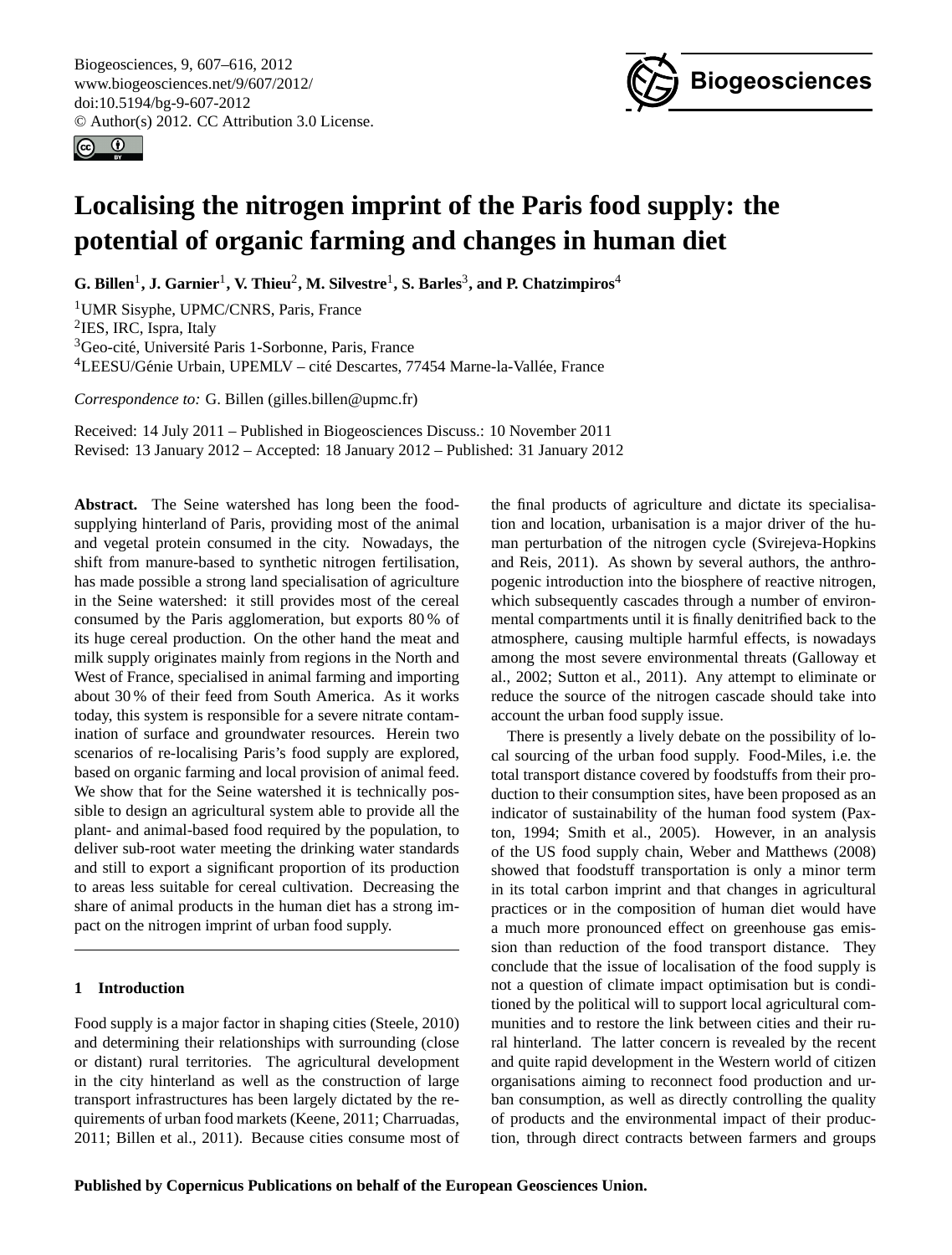of concerned consumers (Community Supported Agriculture in North America and the UK, [www.localharvest.org;](www.localharvest.org) AMAP in France, [www.reseau-amap.org;](www.reseau-amap.org) Gruppi di Acquisto Solidali in Italy, [www.retegas.org;](www.retegas.org) Teikei in Japan, etc.) [\(www.urgenci.net\)](www.urgenci.net) (Watts et al., 2005).

As water is also a food, drinking water provision is another important aspect of the food supply. Because of their intensive use of fertilisers and pesticides, modern agricultural practices often lead to severe degradation of the quality of water produced by rural territories. A conflict therefore exists in the allocation of land areas for either drinking water or food production. Some large cities, such as New York in the US, made the choice of reserving certain nearby lands for clean drinking water production, excluding agricultural activities (Swaney et al., 2012). Others, such as Athens in Greece (Stergiouli et al., 2012) and Barcelona in Spain (Tello et al., 2011), extend their water supply areas over a very long distance, annexing the water resources of other watersheds. In a few instances, such as in Munich [\(http://www.partagedeseaux.info/article226.html\)](http://www.partagedeseaux.info/article226.html), a deliberate policy was implemented to reconcile water and food production in the surrounding hinterland, with organic agriculture being promoted through the establishment of a strong public urban market demand.

The case of the huge Paris agglomeration offers an interesting example to study the potentiality of changes in the relationships between a large city and its food-supplying area, in particular in terms of its contribution to the nitrogen cascade. Previous studies (Billen et al., 2009, 2011) have traced back the geographical areas supplying food (measured as protein N content) to the Paris agglomeration during the last two centuries, a period when the city grew from 700 000 inhabitants in 1786 to 11500000 at the present time: its per capita N consumption rose from 5.4 to 7.7 kg N cap<sup>-1</sup> yr<sup>-1</sup>, and the share of animal products in the diet increased from 39 to 65 % of total protein consumption. Part of the consumption increase is due to higher intake, while another part is the result of higher waste generation all along the food chain (currently estimated to about 30 % of the total in Europe, Gustavsson et al., 2011). Surprisingly, these major changes in the city's food demand were not accompanied by a considerable extension of the mean food supply distance, but rather by deep reorganisation, specialisation and opening of agriculture in the hinterland. On the other hand, the Seine watershed still represents the only source of drinking water for Paris, with two-thirds coming from surface water and one-third from groundwater resources, both threatened by increasing nitrate contamination (Billen et al., 2007; Ledoux et al., 2007). Previous studies have also shown that only radical changes in agricultural practices would be able to durably reduce nitrate pollution of ground and surface water in the Seine watershed (Thieu et al., 2010a, b; Lancelot et al., 2011).

This paper pursues the analysis of the environmental imprint of Paris's food consumption on the biogeochemical functioning of its rural hinterland and attempts to bring out the relations between urban demand for foodstuffs, nitrogen cycling in agricultural systems, and nitrate contamination of water resources. We then explore the potentialities of radically changing both the agricultural practices and the urban diet patterns for reducing the environmental imprint of urban food consumption.

### **2 Approach and methods**

The approach applied herein takes inspiration from the concepts and methods of territorial ecology as defined by Barles (2010). Starting from the urban demand, we first delimited the territory supplying food to the Paris agglomeration, then analysed the fluxes of material involved in its production and supply. Based on the results of this analysis, alternative scenarios able to fulfil the same functions while meeting additional constraints are imagined.

To define the historical and current food supply areas of the Paris agglomeration and to analyse the functioning of their agricultural system, a combination of agricultural and transport statistics were used. In particular for the present period, we made use of the national agricultural statistics, available at the departement level (Agreste, ´ Ministry of Agriculture, [www.agreste.agriculture.gouv.fr/\)](www.agreste.agriculture.gouv.fr/). The French départements are territorial and administrative divisions of about  $7000 \text{ km}^2$ , except for Paris which is a much smaller département in itself. For estimating the origin of agricultural goods consumed in Paris, the SitraM database on commodity transport between French départements (French Ministry of Environment, [www.](www.statistiques.developpement-durable.gouv.fr/) [statistiques.developpement-durable.gouv.fr/\)](www.statistiques.developpement-durable.gouv.fr/) and the FAO statistics on production and international trade of food products [\(http://faostat.fao.org/\)](http://faostat.fao.org/) were compiled (Billen et al., 2011). All crop and animal product quantities, originally provided in tons, were converted to their nitrogen weight equivalent using the N content figures (1.8 % N for cereals, 3.4 % N for meat, 0.5 % for milk and 0.1–0.4 % for most fruits and vegetables) presented in Billen et al. (2009). The relationship between crop production (in terms of N content) and total N fertilisation of arable land (manure, synthetic fertilisers, symbiotic N fixation and atmospheric deposition) was established at the département scale. Data on the use of synthetic fertilisers by département were provided by Unifa (2008). Symbiotic N fixation was estimated from the yield of each legume crop, considering that underground and unharvested parts together represent 40 % of the yield. The yield-fertilisation relationship was then used to calculate agricultural production in the different scenarios explored (see below) and to assess the environmental losses of nitrogen by the agro-systems, considering that all N used in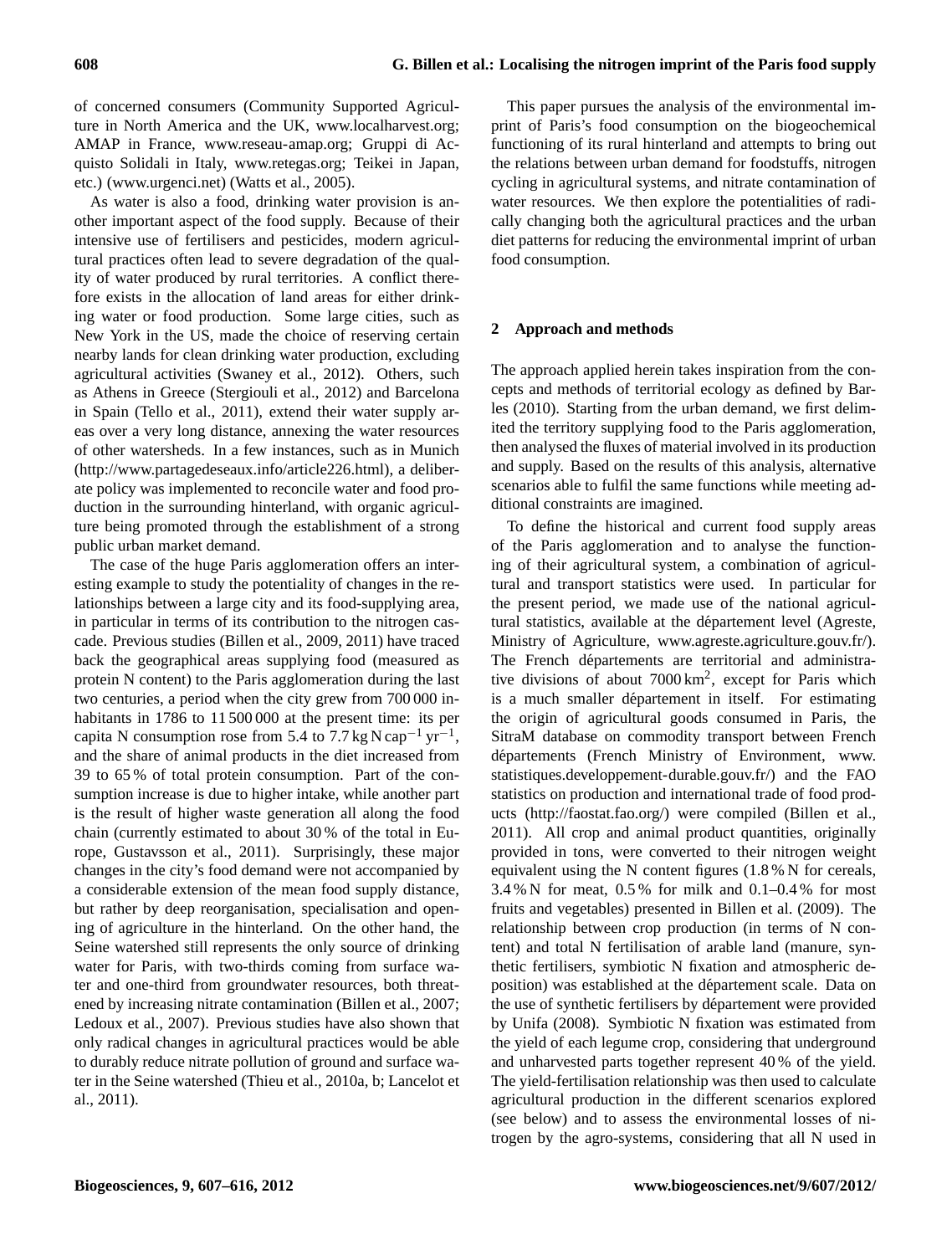

**Fig. 1.** Schematic representation of the nitrogen imprint of the food supply of one Paris inhabitant. Nitrogen fluxes involved are expressed in kg N inhab<sup>-1</sup> yr<sup>-1</sup>. The figures are derived from the description established in Billen et al. (2011).

food production that is not in the crop product is lost to the environment.

# **3 The current nitrogen imprint of Paris food consumption**

Until the middle of the 20th century, Paris was still mainly supplied by an area roughly corresponding to a 150-km circle around the city, including most of the Seine watershed. Although a certain degree of agricultural specialisation was already present within this area, the agricultural system was fundamentally based on a close relation between cereal cultivation and livestock farming, the latter producing the organic fertilisers required by the former. The increase of grain yield during the 19th century mostly resulted from an improvement in animal feeding and manure management, owing to the replacement of the triennial fallow by a  $N_2$ -fixing legume fodder crop, which provided a considerable increase in livestock density (Billen et al., 2009, 2011).

The 20th century agrarian revolution, following the generalisation of the use of synthetic N fertilisers, led to pronounced spatial segregation between the regions of the central Paris basin – specialised in cereal cultivation at the expense of livestock farming – and the more peripheral regions, which specialised in cattle rearing and imported a large share of the feed from other regions, countries or continents. Today, Paris's main food-supplying area is composed of three areas with quite different biogeochemical functioning (Billen et al., 2011):

- i. The directly surrounding area corresponding to the Seine watershed is now mainly devoted to intensive cereal farming and provides most of the vegetal proteins consumed in Paris. It exports 82 % of its production.
- ii. The area made up of Brittany, Normandy and Nord-Pas-de-Calais produces the largest fraction of the animal proteins consumed in Paris, but depends on massive imports of feed from other regions.
- iii. Among the imports of vegetal proteins required for feeding the livestock of the latter territory, soybean and oilcake meals from Brazil and Argentina are the most significant: the size of the agricultural surfaces involved is similar to that of the two other territories.

These three areas together contribute 70 % of the needs of Paris consumption. The remaining 30 % is supplied half by other French départements and half by foreign countries.

From these data, the environmental imprint of the Paris food supply can be approximately represented in terms of (i) the land area required and (ii) per capita nitrogen fluxes involved, exactly as is currently done for wastewater domestic effluents (Fig. 1). To satisfy the needs in vegetal products of one Paris inhabitant, only 0.05 ha of the territory of the Seine watershed is required, but 0.33 ha of territory in polycultureanimal farming areas such as those of Brittany, Normandy and Nord-Pas-de-Calais are required to satisfy the needs in meat and milk of the same person (although some surplus crop production in this area is available to supply other regions); in addition, an area of about 0.12 ha in South America is required to supplement the feed of the livestock in the latter region. This indicates that by far the largest territorial area required to feed Paris is for producing animal products. This is not surprising as for the whole of Europe, 83 % of crop production is destined to feeding livestock (Sutton et al., 2011).

To estimate the losses occurring through leaching and volatilisation from agricultural soils in the two French supply areas, we calculated the difference between total fertilisation and crop production of agricultural land (both expressed in N content) at the département scale. The relationship between crop yield and total fertilisation follows an asymptotic curve (Fig. 2a), with the surplus (i.e. the difference between fertilisation and yield) increasing regularly with increasing fertilisation (Fig. 2b). The surplus is generally lower in the cereal crop regions of the centre of the Paris basin than in the intensive livestock farming areas of the West of France. If the surplus is assumed to be entirely diluted in the infiltrating water depth (as a mean  $300 \text{ mm yr}^{-1}$  for the areas described herein), the corresponding theoretical sub-root nitrate concentration in water produced by agland surfaces can be calculated. In most départements, the value is far above the drinking water standard of 11 mg N l<sup>-1</sup> (50 mg NO<sub>3</sub> l<sup>-1</sup>). In these regions, agland occupies about half the total area.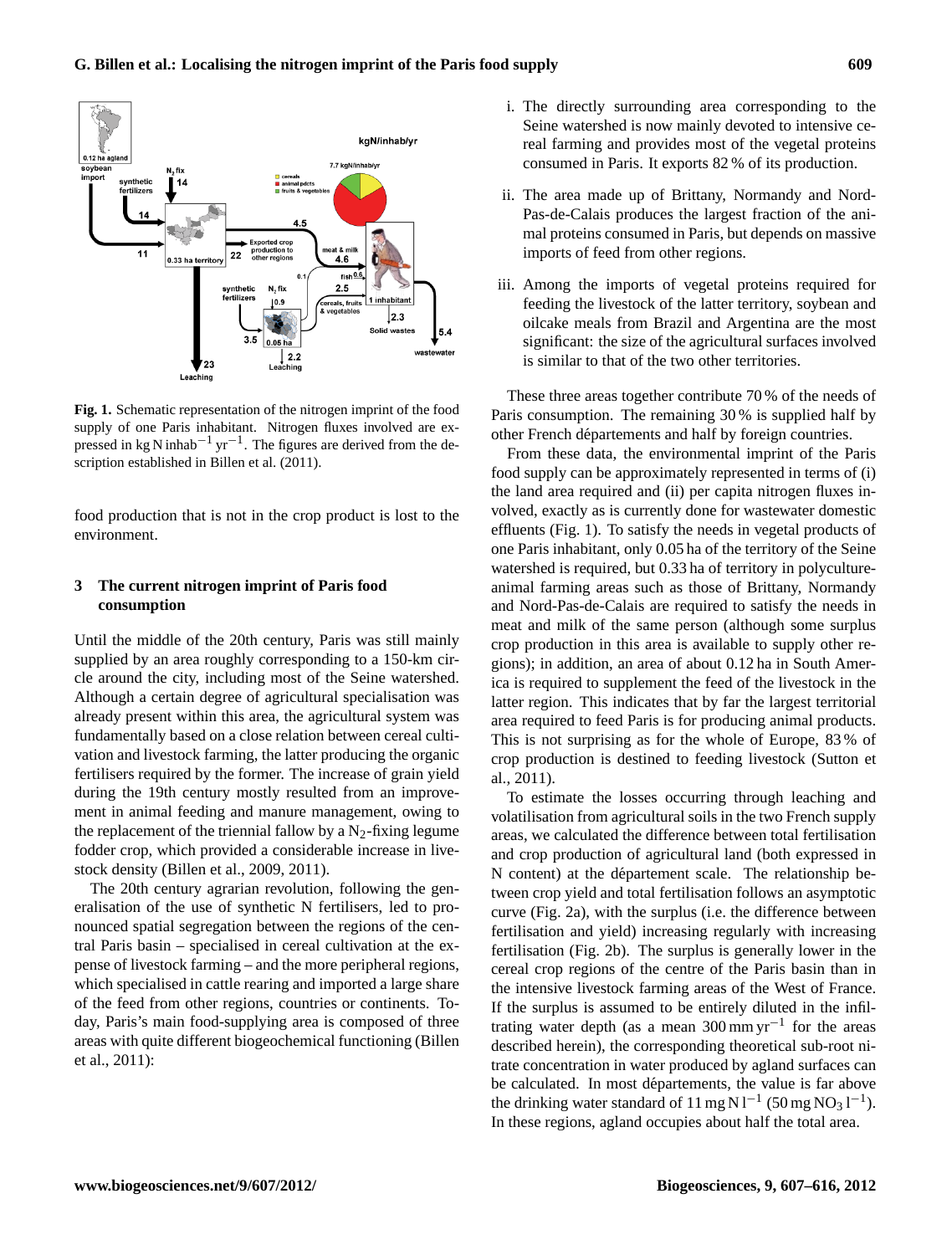

**Fig. 2. (a)** Relationship between crop yield and total fertilisation (both expressed in kg N ha<sup>-1</sup> yr<sup>-1</sup>) of agricultural land of the different French départements mainly involved in the Paris food supply. The following mathematical function has been fitted to give the upper and lower bounds of the data points: yield = Ymax  $\cdot$  (1 – exp (–Fert/Ymax)), with Ymax =  $350 - 150$  kg N ha<sup>-1</sup> yr<sup>-1</sup>. (b) Agricultural surplus (total fertilisation minus crop yield) plotted against fertilisation. The corresponding theoretical sub-root water concentration, calculated assuming a mean runoff depth of 300 mm yr<sup>-1</sup>, is also indicated (right scale). The data available for a number of organic farms in the Seine watershed (unpublished results) are also shown for comparison (open symbols).

For the two French agricultural areas supplying food to Paris, the estimated environmental losses of nitrogen are estimated at 25 kg N capita<sup>-1</sup> yr<sup>-1</sup>, i.e. five times the load discharged as urban wastewater by one inhabitant. The largest part (92 %) of these losses occurs in the livestock farming supply territory. Admittedly, because some surplus vegetal production of this territory is exported to other regions, a fraction of the losses occurring there should be ascribed to the population of these regions.

# **4 A local and organic farming scenario for the Seine watershed**

Thieu et al. (2010b) have shown that organic agriculture, if generalised to the entire agriculture area of the Seine watershed, has the potential to restore nitrogen contamination to a level below the ecological water resources standards. In order to explore the potential of reducing the nitrogen imprint of the Paris food supply, we constructed a hypothetical scenario based on the following constraints:

The organic and local scenario (OrgLoc) first requires that most of the food supply be produced within the limits of the Seine watershed, Paris's traditional food-producing hinterland. This necessarily implies restoring livestock farming within the area. The scenario assumes, however, that this livestock be reared with only local feed: no import of proteins from outside the Seine watershed limits would be allowed. To calculate the feed consumed by this livestock, we used a nitrogen conversion ratio of 17 %, the current average value calculated for the Brittany-Normandy-Nord-Pas-de-Calais regions.

The scenario also assumes organic agricultural practices, implying no use of synthetic fertilisers, all the fertilisation of arable land being ensured through symbiotic nitrogen fixation and manure application. Our calculations assume that the currently observed relationship between yield and total fertilisation shown in Fig. 2 also holds for organic practises. This assumption implies that at a similar fertilisation rate, whether the fertilisation is organic or mineral, the yields are identical. In other words, the often observed lower yields of organic vs. conventional farming are the results of lower fertilisation rather any other difference. The upper relationship illustrated in Fig. 2

 $Yield = Ymax(1-exp(-fertilization/Ymax))$ 

(with Ymax = 350 kg N ha<sup>-1</sup> yr<sup>-1</sup>) is used in the calculation, once the total fertilisation (manure, legume  $N_2$  fixation and atmospheric deposition) is known, to calculate both the yield of arable land and the nitrogen surplus defined as the difference between fertilisation and yield. In the construction of the OrgLoc scenario, the first step is to assess the size of the livestock required to sustain the needs of the local population. The current area of permanent grassland in the Seine watershed is maintained unchanged. The size of the nitrogen-fixing arable land (temporary grassland involved in crop succession and legume fodder crops) is adjusted so as to meet the feed requirements of livestock with (i) the production of the permanent grassland, (ii) 70 % of the production of nitrogen-fixing crops (30 % is considered to be used as green manure, thus not available for livestock feeding) and (iii) an adjustable fraction of the production of non-legume crops. The total fertilisation of arable land can thus be calculated as well as the yield and the nitrogen surplus of arable land. The theoretical sub-root nitrate concentration below arable land is evaluated by dividing the surplus by the infiltrated water depth. Finally, the calculated production of non-fixing cropland which has not been allocated to human or animal feeding is considered available for export. Table 1 and Fig. 3 summarise the calculations and compare the results with the current situation.

These calculations show that it is quite possible to conceive a scenario of organic farming locally meeting the quantitative food requirements of the current population of the Paris agglomeration and of the other cities of the Seine watershed, totalling 16.9 million inhabitants, provided that the livestock density is increased from the current value of  $18 \text{LU}\,\text{km}^{-2}$  to  $50 \text{LU}\,\text{km}^{-2}$ . The basin should still be able to export about  $1630 \text{ kg N km}^{-2} \text{ yr}^{-1}$ . This should be compared to the current cereal export of  $4820 \text{ kg N km}^{-2} \text{ yr}^{-1}$ , an amount reduced to a net protein export of 800 kg N km−<sup>2</sup> yr−<sup>1</sup> if the import of feed and animal products, as well as the vegetal proteins required for the production of the latter, are deducted (Fig. 3a). In this OrgLoc scenario, however, the nitrogen surplus, although lower than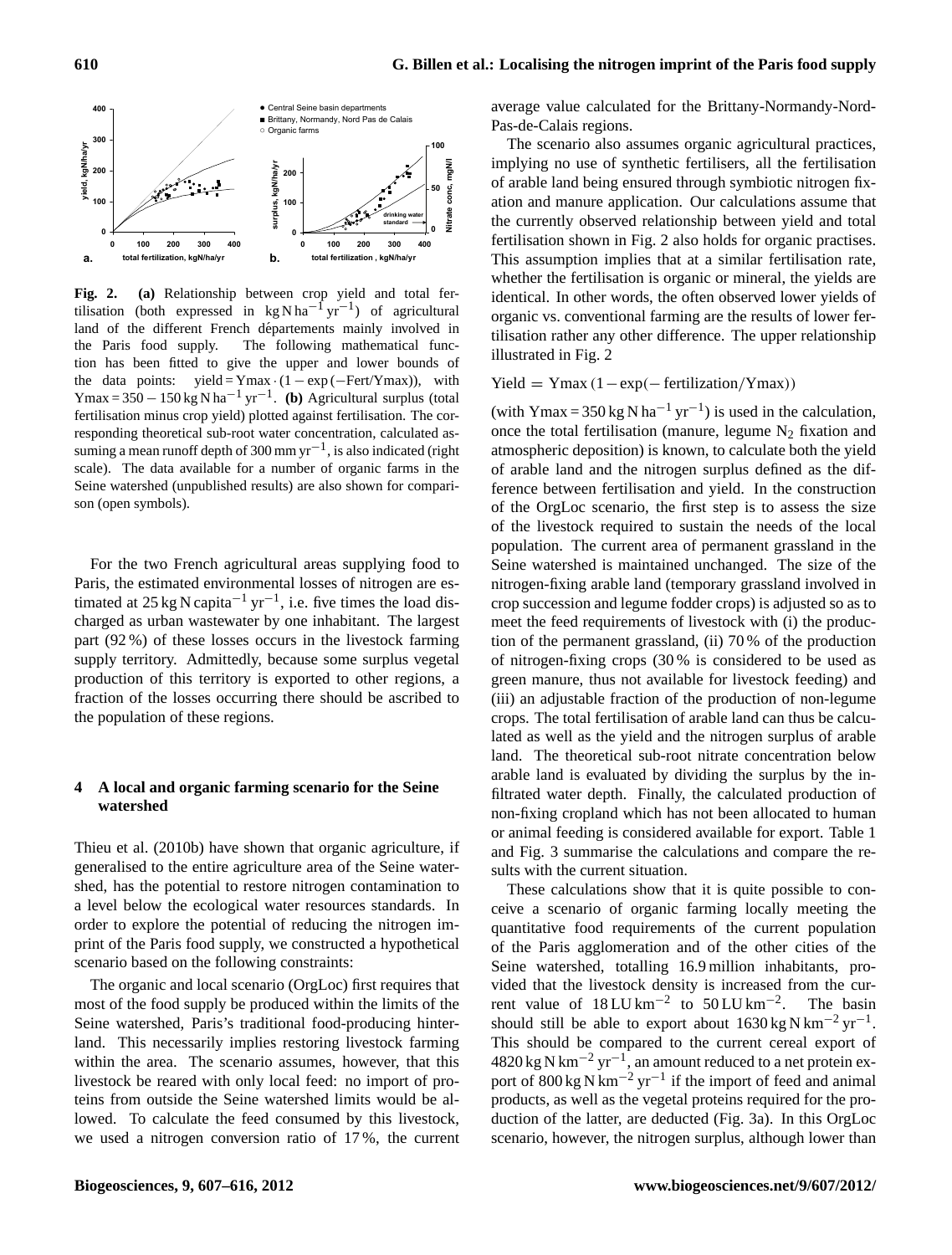**Table 1.** Nitrogen budget of the agricultural system of the Seine watershed for the current situation (2006) and the organic and local (OrgLoc) and organic, local and demitarian (OrgLocDem) scenarios. The 2006 situation is primarily based on agricultural statistics (Agreste, 2007), with a few items calculated as explained in the text and summarised in the "remarks" column. The OrgLoc and OrgLocDem scenarios are calculated starting from the current situation and reallocating land use and livestock numbers in order to meet the following constraints: no use of synthetic fertilisers (organic fertilisation only), no import of feed (self-sufficiency in animal nutrition), no import of animal products (self-sufficiency in supplying animal products for local human consumption). Cereal production is calculated from the yield/fertilisation relationship observed for the Seine basin departements in the current situation. Cereal production in excess of livestock and human requirements ´ is exported. Nitrate concentration in infiltrating sub-root water is estimated from the difference between fertilisation and yield in arable land, taking into account an infiltration rate of 300 mm  $\text{yr}^{-1}$ .

|                                                                   |                                                     | 2006           |                                                                 | OrgLoc         | OrgLocDem        |                                                                                             |
|-------------------------------------------------------------------|-----------------------------------------------------|----------------|-----------------------------------------------------------------|----------------|------------------|---------------------------------------------------------------------------------------------|
| Main characteristics of the territory                             |                                                     |                |                                                                 |                |                  |                                                                                             |
| total area<br>agricultural area                                   | km <sup>2</sup><br>1000 ha                          | 92381<br>5119  | Agreste (2007) (all déptmts)<br>Agreste $(2007)$                | 92381<br>5119  | 92381<br>5119    | unchanged<br>unchanged                                                                      |
| population density                                                | hab $km^{-2}$                                       | 183            | <b>INSEE</b> (2007)                                             | 183            | 183              | unchanged                                                                                   |
| per capita protein consumption                                    | $kg$ N cap <sup>-1</sup> yr <sup>-1</sup>           | $\overline{7}$ | FAOstat (2012)                                                  | $\overline{7}$ | $\tau$           | unchanged                                                                                   |
| % animal protein in diet                                          | %                                                   | 65             | FAOstat (2012)                                                  | 65             | 40               | unchanged for OrgLoc, reduced to 40 %<br>for OrgLocDem                                      |
| Livestock farming                                                 |                                                     |                |                                                                 |                |                  |                                                                                             |
| livestock density                                                 | $LU$ km <sup><math>-2</math></sup>                  | 18             | Agreste (2007)                                                  | 49             | 30               | adjusted to meet population requirements                                                    |
| meat and milk production                                          | kton N yr $^{-1}$                                   | 15             | Agreste (2007)                                                  | 77             | 48               | assuming yield of 17% (mean value for France)                                               |
| manure production                                                 | kton N yr $^{-1}$                                   | 138            | $85 \text{ kg} \text{N} \text{L} \text{U}^{-1} \text{ yr}^{-1}$ | 387            | 238              | $85 \text{ kg} \text{ N} \text{ L} \text{U}^{-1} \text{ yr}^{-1}$                           |
| feed consumption                                                  | kton N yr $^{-1}$                                   | 153            | production + manure                                             | 464            | 286              | production + manure                                                                         |
| Agriculture                                                       |                                                     |                |                                                                 |                |                  |                                                                                             |
| permanent meadows                                                 |                                                     |                |                                                                 |                |                  |                                                                                             |
| area                                                              | 1000 ha<br>$kg$ N ha <sup>-1</sup> yr <sup>-1</sup> | 800            | Agreste (2007)                                                  | 800            | 800              | same as current situation                                                                   |
| yield                                                             | kton N yr $^{-1}$                                   | 118            | Agreste (2007)                                                  | 118<br>95      | 118              | same as current situation                                                                   |
| production<br>use as feed                                         | $\%$                                                | 95<br>100      | Agreste (2007)                                                  | 100            | 95<br>100        | $area \times yield$                                                                         |
| $N_2$ fixing crops + temporary meadows                            |                                                     |                |                                                                 |                |                  |                                                                                             |
| area                                                              | 1000 ha                                             | 334            | Agreste (2007)                                                  | 2000           | 1150             | adjusted to meet livestock requirements                                                     |
| yield                                                             | $kg$ N ha <sup>-1</sup> yr <sup>-1</sup>            | 171            | production/area                                                 | 150            | 150              | conservative estimate                                                                       |
| production                                                        | kton N yr <sup>-1</sup>                             | 57             | Agreste (2007)                                                  | 300            | 173              | $area \times yield$                                                                         |
| $N_2$ fixation                                                    | kton N yr $^{-1}$                                   | 80             | $1.4 \times$ production (aerial + root contrib.)                | 420            | 242              | $1.4 \times$ production (aerial + root contribution)                                        |
| use as feed                                                       | %                                                   | 25             | Agreste (2007)                                                  | 70             | 70               | conservative estimate, remaining part                                                       |
| non fixing crops                                                  |                                                     |                |                                                                 |                |                  | used as green manure                                                                        |
| area                                                              | 1000 ha                                             | 3985           | Agreste (2007)                                                  | 2319           | 3169             | agricultural area $-(N_2)$ fixing crops                                                     |
|                                                                   |                                                     |                |                                                                 |                |                  | + temporary and permanent meadows)                                                          |
| average yield                                                     | $kg$ N ha <sup>-1</sup> yr <sup>-1</sup>            | 131            | production/area                                                 | 144            | 100              | calculated from total fertilization,<br>using relationship of Fig. 2                        |
| production                                                        | kton N yr $^{-1}$                                   | 523            | Agreste (2007)                                                  | 334            | 317              | yield $\times$ area                                                                         |
| use as feed                                                       |                                                     | $\overline{7}$ | Agreste (2007)                                                  | 45             | 20               | ajusted to meet livestock needs,                                                            |
| total arable land                                                 |                                                     |                |                                                                 |                |                  | remaining used for human needs                                                              |
| arable area                                                       | 1000 ha                                             | 4319           | $N_2$ fixing and non fixing crops                               | 4319           | 4319             | $N_2$ fixing and non fixing crops                                                           |
| total $N_2$ fixation                                              | $kg$ N ha <sup>-1</sup> yr <sup>-1</sup>            | 19             | $=N_2$ fixation/arable area                                     | 97             | 56               | $=N_2$ fixation/arable area                                                                 |
| synthetic fertilizers                                             | $kg$ N ha <sup>-1</sup> yr <sup>-1</sup>            | 161            | Unifa (2009)                                                    | $\mathbf{0}$   | $\boldsymbol{0}$ | no synthetic fertilizers                                                                    |
| manure                                                            | $kg$ N ha <sup>-1</sup> yr <sup>-1</sup>            | 32             | manure production/arable area                                   | 87             | 54               | manure production/arable area                                                               |
| atmospheric deposition                                            | $kg$ N ha <sup>-1</sup> yr <sup>-1</sup>            | 12             | Ntot deposition, EMEP                                           | 12             | 12               | Ntot deposition, EMEP                                                                       |
| total fertilization                                               | $kg$ N ha <sup>-1</sup> yr <sup>-1</sup>            | 224            | sum                                                             | 196            | 122              | sum                                                                                         |
| total crop exportation                                            | $kg$ N ha <sup>-1</sup> yr <sup>-1</sup>            | 124            | $N2$ fixing used as feed and non fixing crops                   | 126            | 101              | $N2$ fixing used as feed and non fixing crops                                               |
| System performance                                                |                                                     |                |                                                                 |                |                  |                                                                                             |
| coverage of livestock needs                                       |                                                     |                |                                                                 |                |                  |                                                                                             |
| local feed production                                             | kton N yr $^{-1}$                                   | 145            |                                                                 | 455            | 279              |                                                                                             |
| local coverage of feed requirements                               | %                                                   | 95             |                                                                 | 100            | 100              |                                                                                             |
| import of feed                                                    | kton N $\rm{yr}^{-1}$                               | 8              |                                                                 | $\mathbf{0}$   | $\mathbf{0}$     | no import of feed                                                                           |
| fcoverage population needs                                        | kton N yr $^{-1}$                                   | 77             | $=$ population $\times$ animal pdcts consumptn                  | 77             | 47               |                                                                                             |
| human needs for animal products<br>local coverage in animal pdcts | %                                                   | 20             | =local prod of animal pdcts/human needs                         | 100            | 100              | $=$ population $\times$ animal pdcts consumption<br>=local prod of animal pdcts/human needs |
| human needs for vegetal products                                  | kton N yr $^{-1}$                                   | 41             | $=$ population $\times$ vegetal pdcts consumptn                 | 41             | 71               | $=$ population $\times$ vegetal pdcts consumption                                           |
| local coverage in vegetal pdcts                                   | %                                                   | 1176           | =local crop prod not used as feed/human needs                   | 446            | 357              | =local crop prod not used as feed/human needs                                               |
| $import(+)/export(-)$ animal pdcts                                | kton N yr $^{-1}$                                   | 62             | =local animal pdcts prod - local consumption                    | $\mathbf{0}$   | $\mathbf{0}$     | =local animal pdcts prod - local consumption                                                |
| $import(+)/export(-)$ vegetal pdcts                               | kton N yr $^{-1}$                                   | $-445$         | =local vegetal food prod - local consumption                    | $-143$         | $-182$           | =local vegetal food prod - local consumption                                                |
| hydrosphere contamination                                         |                                                     |                |                                                                 |                |                  |                                                                                             |
| N surplus on arable land                                          | $kg$ N ha <sup>-1</sup> yr <sup>-1</sup>            | 99             | =total fertilization - total crop prodctn                       | 70             | 20               | =total fertilization - total cop production                                                 |
| infiltration rate                                                 | $mm yr^{-1}$                                        | 300            | average for Seine watershed                                     | 300            | 300              | average for Seine watershed                                                                 |
| sub-root $NO3$ conc                                               | $mgN1^{-1}$                                         | 33             | $=N$ surplus/infiltration rate                                  | 23             | $\tau$           | =Nsurplus/infiltration rate                                                                 |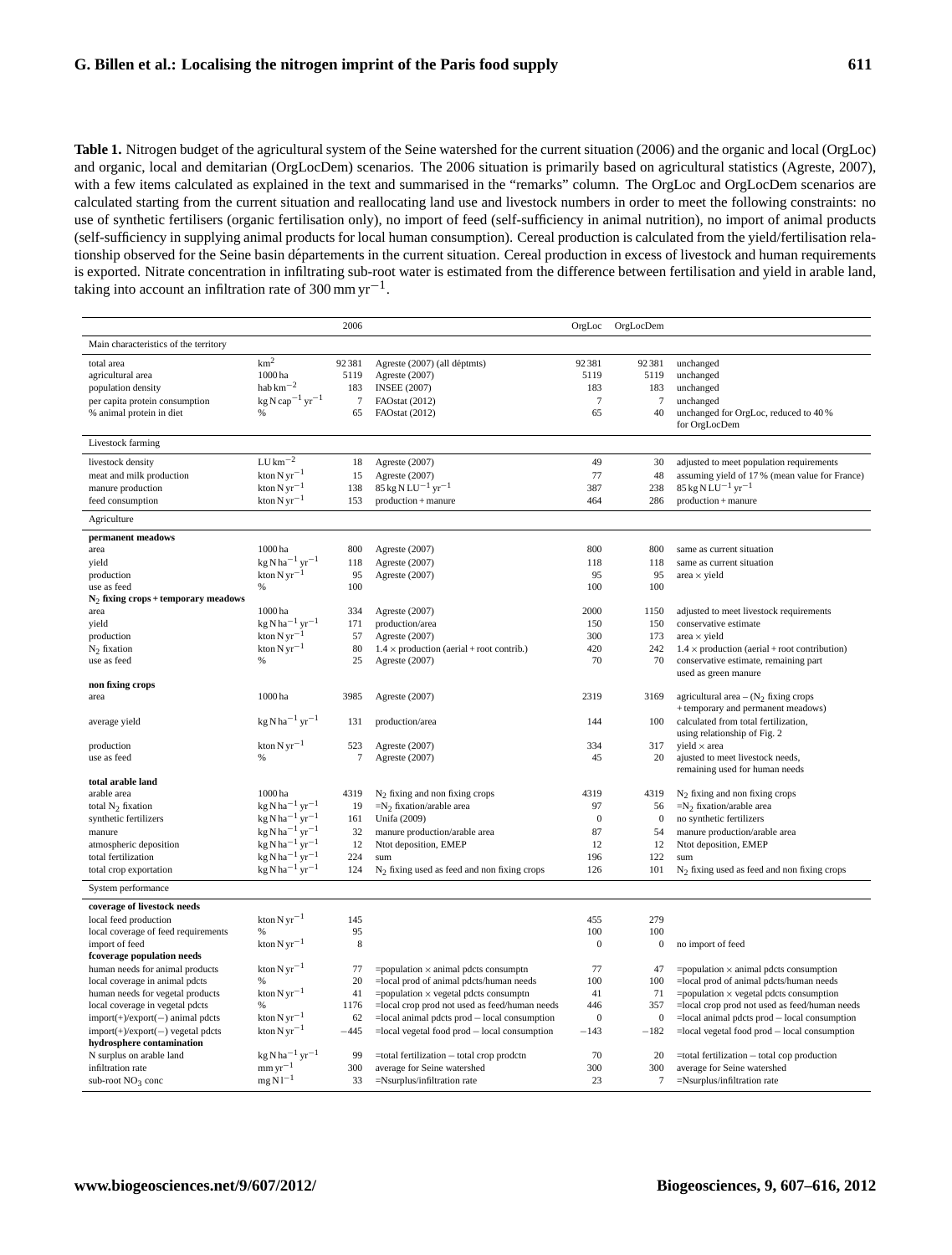

Fig. 3. Nitrogen fluxes in the agricultural system of the Seine watershed (fluxes expressed in kg N per km<sup>2</sup> of watershed area and per year). **(a)** Current situation (2006). **(b)** Organic and local scenario (OrgLoc). **(c)** Organic, local and demitarian scenario (OrgLocDem).

in the current situation, would still represent a sub-root water nitrate concentration double the drinking water standard.

#### **5 Changing the human diet**

The present human consumption of animal products in France accounts for 65 % of the total protein intake. This rate is among the highest in the world (Fig. 4). The trend shown in Fig. 4 suggests that the share of animal product consumption in the human diet increases with the gross domestic product, as if meat and milk consumption were a sign of economic wealth. Yet the adverse public health effects of a high animal-protein diet are well documented both in terms of cardiovascular diseases (Lloyd-Williams et al., 2008) and colorectal cancer risks (Norat et al., 2005). A reduction of animal protein consumption in industrialised countries is also advocated for environmental reasons by NinE (2009) (The Barsac Declaration for a "demitarian" diet of 35–40 % animal proteins), and as a condition for world food security and equity in the Agrimonde scenario (Paillard et al., 2010).

We therefore decided to vary the share of animal products in the human diet and calculate the resulting effect on



**Fig. 4.** Share of animal products in human total protein consumption of the world's countries in 2003, plotted against their GDP (sources: FAOstat, 2012).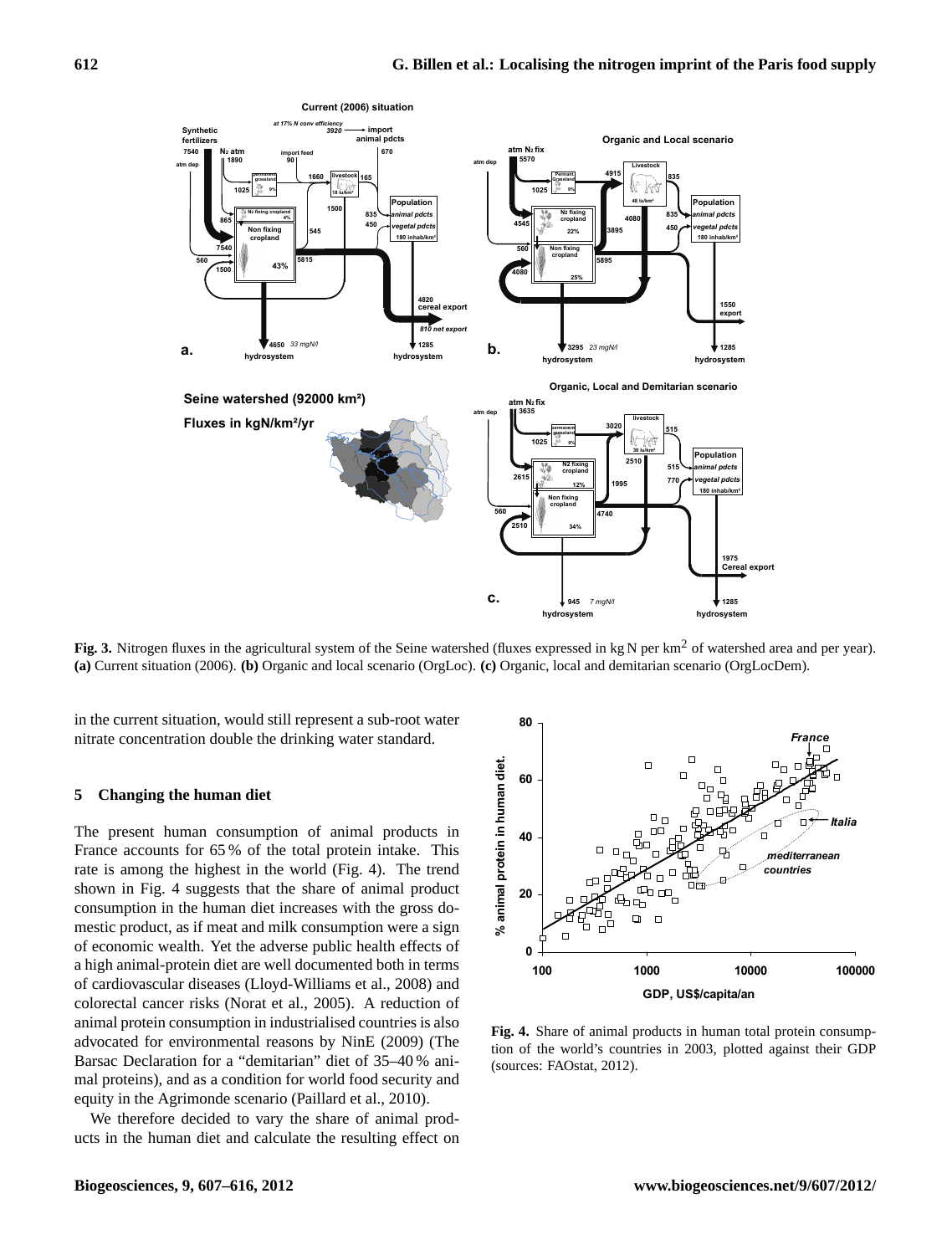

**Fig. 5.** Effect of reducing the proportion of animal-based protein in the human diet on the N fluxes through the agricultural system in an organic, local scenario of the Seine watershed.

the organic-localised scenario described above. Figure 5 shows the effect of reducing the proportion of animal protein in the total human diet of the Seine basin inhabitants from the present value of 65 % to a "demitarian" diet of 35–40 % (NinE, 2009). Obviously, the area's self-sufficiency in terms of meat and milk production can be achieved in this scenario with lower livestock density, decreasing the total fertilisation



**Fig. 6.** Schematic representation of the nitrogen imprint of the food supply of one Paris inhabitant in the organic-localdemitarian scenario. The nitrogen fluxes involved are expressed in  $kg N$  inhab<sup>-1</sup> yr<sup>-1</sup>.

rate of arable land and the nitrogen surplus, without decreasing the area's cereal export capacity. With a demitarian diet, the Seine watershed should be able to feed its population, still export about 1950 kg N km<sup>-2</sup> yr<sup>-1</sup> as cereal, and produce sub-root water meeting the best quality standards (Table 1 and Fig. 3).

The per capita imprint of the individual Parisian according to this organic-localised-demitarian (OrgLocDem) scenario is represented in Fig. 6. Compared with the current imprint as represented in Fig. 1, the area required to feed the individual Parisian in this scenario is similar to that required today, but can be mainly restricted to the surrounding traditional hinterland of Paris. The total reactive nitrogen injected into the process of food production is reduced to 20 kg N capita<sup>-1</sup> yr<sup>-1</sup> compared to the 30 kg N capita<sup>-1</sup> yr<sup>-1</sup> required in the current situation. The losses of reactive nitrogen by soil leaching are much lower, accounting for 40 % of the losses at the final consumption stage, while these losses are 300 % of this value in the current situation.

#### **6 Discussion and conclusion**

The impassioned controversy about localisation of food supply has been very well analysed by Cowell and Parkinson (2003). The defenders of the so-called Food-Miles movement put forward the benefits to be expected from localising agriculture in terms of both food security and environmental impact. They claim that regional self-sufficiency of food production and consumption is more likely to increase food security than a globalised food system. They also stress the negative environmental impacts of transporting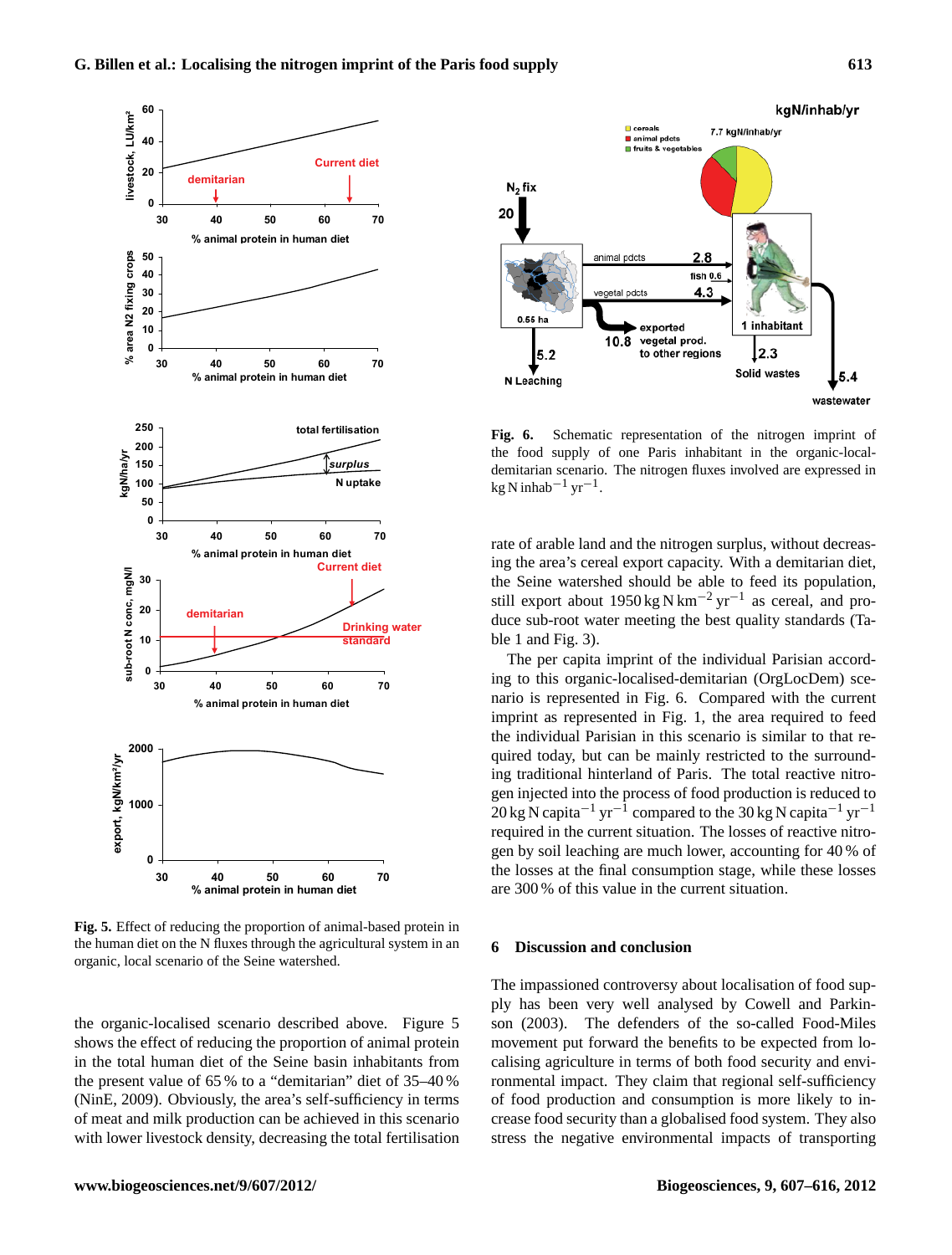foodstuffs over long distances. Finally they wish to reconnect people with food, neighbouring producers and seasonality, as well as to reduce the potential of environmental degradation and human exploitation by avoiding "out of sight, out of mind" effects produced by long-distance trade.

The opponents criticise the Food-Miles logic for its negation of productivity differentials between geographical locations, claiming that feeding a rapidly growing world population in a sustainable manner requires long-distance trade to ensure that food is produced most efficiently in the most suitable locations (Desrochers and Shimizu, 2008). Ballingal and Winchester (2008) go further by stating that local preference in food choices in Europe would lead to "starving the poor" by depriving Southern countries of important commercial income.

One particular aspect of the debate, the question of greenhouse gas (GHG) emissions related to the transportation of foodstuffs, is probably the simplest to assess. All lines of evidence show that the benefits of localising food production are minor in that respect. For instance, Heyes and Smith (2008) showed that daily familial shopping trips between home and supermarket use as much energy as the overseas transport of the same amount of food, while Weber and Matthews (2008) demonstrated that transport is responsible for only a minor share of GHG emissions of the whole food production chain in the US and concluded that changes in agricultural practices or in the consumer diet composition have a much greater impact than localising production.

However, the debate has never included the question of drinking water supply even though drinking water production often competes with food production in the same land areas, particularly in the densely populated regions of Europe. This paper addresses the question of the compatibility of agriculture and water production in rural areas. For the Seine watershed, both the traditional feeding hinterland of Paris and its sole drinking water supply, we show that it is possible to conceive an agricultural system able to reconcile the dual function of rural areas, namely feeding the city and producing high-quality water.

The Paris basin area is emblematic because it is currently one of the most intensive cereals-producing areas in the world; some people even consider as its vocation to export grain to the rest of the world. This view should be tempered by the fact that most of these exports are currently intended for other European countries where a large part is used for animal feed. Nevertheless, what is striking in the OrgLoc and OrgLocDem scenarios is that they allow the Seine basin area to continue exporting a large share of its cereals production and in fact have a larger net export of proteins than in the current situation.

This purely biogeochemical approach is obviously restrictive and does not take into account the reluctance of either farmers, invested in their current technical, economic and social network, to shift their practices to organic farming, or consumers to change their eating habits so deeply embedded in both culture and commercial advertising influences. We simply delineate here the physical possibilities of a particular area.

In this respect also we are aware that the conclusions drawn herein can be quite easily caricatured. We know for instance that a number of foodstuffs consumed in Paris are imported from far away because they cannot be grown in the North of France. Our analysis of the nitrogen flows involved in the import of such products shows that these are minor (Billen et al., 2011), while they can account for a significant share of the monetary fluxes involved in feeding the city. This has always been the case, as Abad (2001) showed that already at the end of the 18th century, import to Paris of exotic and luxury agricultural goods (such as citrus fruits, tea, coffee, spices, etc.) already accounted for a significant value in the food "Great Market". Our approach is focused on the major biogeochemical fluxes associated with food production and consumption, because these are the most significant in terms of environmental impact, including water quality. There is no reason in this respect to advocate the complete cessation of exotic product imports. The localisation option explored in this paper concerns the general organisation of the agro-food system feeding Paris and the general balance of its inhabitants' diet, not the details of their occasional consumption of luxury products. In that sense, the suggestion that a shift to localising the food supply in Europe would "starve the poor" and "increase global inequality", as suggested by Ballingall and Winchester (2008), is irrelevant.

In a recent report (Westhoek et al., 2011), a scenario of 50 % reduction of animal protein in the human diet in the EU has been explored at the global scale using the IMAGE model of the Netherlands Environmental Assessment Agency. The results are a strong decline in the import of protein-rich feed into Europe and an increase in cereal, meat and milk exports from Europe, so that the scenario would mainly have effects on land use and environmental quality outside the EU. Our purely biogeochemical approach differs from this one not only because we are not taking into account any economic mechanisms, but also because we first constrained the local agricultural system to self-sufficiency for feed and for meat and milk products. This additional constraint explains the strong local response of the system to decreasing the animal protein consumption observed in our scenario, in particular in terms of water quality. It therefore appears that localising as far as possible the major fluxes of food and feed supply at the regional scale is a pre-requisite to get full environmental benefits from a change to lower animal products in the human diet.

*Acknowledgements.* This study was conducted within the "Paris 2030" programme funded by the Ville de Paris, the Interdisciplinary Research Programme on City and Environment (PIRVE) directed by the French Ministry of Ecology, Sustainable Development, Transport and Housing (MEDDATT) and the CNRS, and the ANR "Ville Durable" Programme CONFLUENT. It is part of the activities coordinated by the FIRE (Fédération Ile-de-France de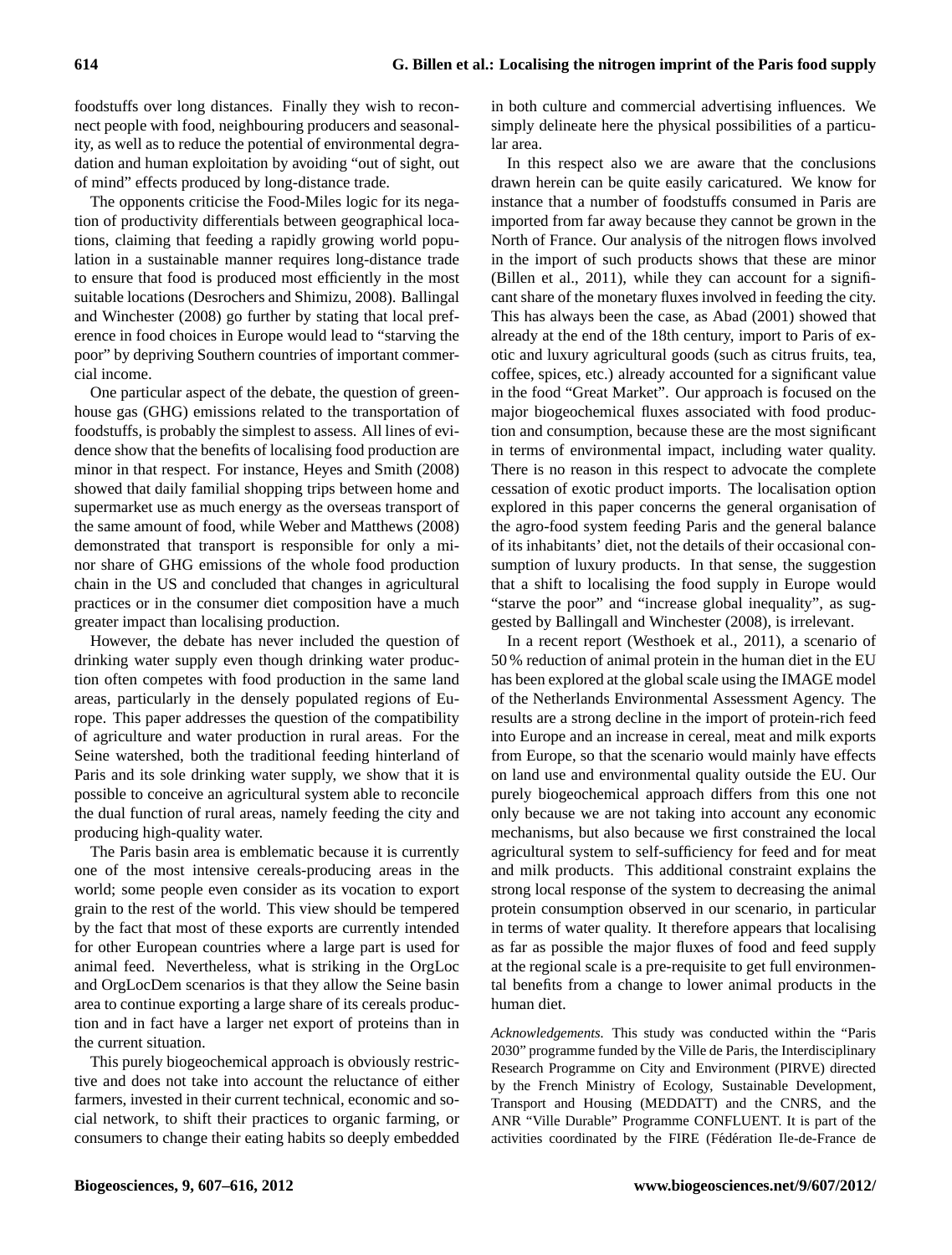Recherche en l'Environnement) and the PIREN-Seine Programme. Discussions within the NinE ERC Research Network were also very useful in the development of the approach presented in this paper.

Edited by: J. W. Erisman

#### **References**

- Abad, R.: Le Grand Marché: l'approvisionnement de Paris sous l'Ancien Régime, Fayard, Paris, 2002 (in French).
- Agreste: Ministry of Agriculture, available at: [www.agreste.](www.agreste.agriculture.gouv.fr/) [agriculture.gouv.fr/,](www.agreste.agriculture.gouv.fr/) 2006.
- Ballingall, J. and Winchester, N.: Food miles: Starving the poor?, University of Otago Economics Discussion Papers No. 0812, available at: [www.business.otago.ac.nz/econ/research/](www.business.otago.ac.nz/econ/research/discussionpapers/DP_0812.pdf) [discussionpapers/DP](www.business.otago.ac.nz/econ/research/discussionpapers/DP_0812.pdf)<sub>-0812.pdf</sub>, 2008.
- Barles, S.: Écologie territoriale, in: Dictionnaire de l'urbanisme et de l'aménagement, edited by: Merlin, P. and Choay, C., 3rd edn., PUF, Paris. 843 pp., 2010.
- Billen, G., Garnier, J., Nemery, J., Sebilo, M., Sferratore, A., Benoit, P., Barles, S., Benoit, M.: A long term view of nutrient transfers through the Seine river continuum, Sci. Total Environ., 275, 80–97, 2007.
- Billen, G., Barles, S., Garnier, J., Rouillard, J., and Benoit, P.: The Food-Print of Paris: Long term Reconstruction of the Nitrogen Flows imported to the City from its Rural Hinterland, Reg. Environ. Change, 9, 13–24, 2009.
- Billen, G., Barles, S., Chatzimpiros, P., and Garnier, J.: Grain, meat and vegetables to feed Paris: where did and do they come from? Localising Paris food supply areas from the eighteenth to the twenty-first century, Reg. Environ. Change, online first: [doi:10.1007/s10113-011-0244-7,](http://dx.doi.org/10.1007/s10113-011-0244-7) 2011.
- Charruadas, P.: The cradle of the city: the environmental imprint of Brussels and its hinterland in the High Middle Ages, Reg. Environ. Change, online first: [doi:10.1007/s10113-011-0212-2,](http://dx.doi.org/10.1007/s10113-011-0212-2) 2011.
- Cowell, S. J. and Parkinson, S.: Localisation of UK food production: an analysis using land area and energy as indicators, Agr. Ecosyst. Environ., 94, 221–236, 2003.
- Desrochers, P. and Shimizu, H.: Yes We Have No Bananas: A Critique of the Food Mile Perspective, Mercatus Policy Series, Policy Primer No. 8, available at: [http://www.mercatus.org/uploadedFiles/Mercatus/Publications/](http://www.mercatus.org/uploadedFiles/Mercatus/Publications/Yes%20We%20Have%20No%20Bananas_%20A%20Critique%20of%20the%20Food%20Mile%20Perspective.pdf) [Yes%20We%20Have%20No%20Bananas](http://www.mercatus.org/uploadedFiles/Mercatus/Publications/Yes%20We%20Have%20No%20Bananas_%20A%20Critique%20of%20the%20Food%20Mile%20Perspective.pdf)\_%20A%20Critique [%20of%20the%20Food%20Mile%20Perspective.pdf,](http://www.mercatus.org/uploadedFiles/Mercatus/Publications/Yes%20We%20Have%20No%20Bananas_%20A%20Critique%20of%20the%20Food%20Mile%20Perspective.pdf) last access: January 2012, 2008.
- FAOstat: Statistics on production and international trade of food products, available at: [http://faostat.fao.org/,](http://faostat.fao.org/) 2012.
- Galloway, J. N. and Cowling, E. B.: Reactive nitrogen and the world: 200 years of change, Ambio, 31, 64–71, 2002.
- Gustavsson, J., Cederberg, C., Sonesson, U., van Otterdijk, R., and Meybeck, A.: Global food losses and food wastes. Extent, causes and prevention, FAO, Rome, 2011.
- Heid, P.: Organic agriculture protects drinking water around Munich, Germany, Ecology and Farming, 14, 24–34, 1997.
- Heyes, J. A. and Smith, A.: Could Food Miles become a Non-Tariff Barrier?, SHS, Acta Hortic., 768, 431–36, 2008.
- Keene, D.: Medieval London and its supply hinterlands, Reg. Environ. Change, online first: [doi:10.1007/s10113-011-0243-8,](http://dx.doi.org/10.1007/s10113-011-0243-8) 2011.
- Lancelot, C., Thieu, V., Polard, A., Garnier, J., Billen, G., Hecq, W., and Gypens, N.: Ecological and economic effectiveness of nutrient reduction policies on coastal *Phaeocystis* colony blooms in the Southern North Sea: an integrated modeling approach, Sci. Total Environ., 409, 2179–2191, 2011.
- Ledoux, E., Gomez, E., Monget, J. M., Viavatenne, C., Viennot, P., Ducharne, A., Benoit, M., Mignolet, C., Schott, C., and Mary, B.: Agriculture and groundwater contamination in the Seine basin. The STICS-MODCOU modelling chain, Sci. Total Environ., 409, 33–47, 2007.
- Lloyd-Williams, F., Mwatsama, M., and Birt, C.: Estimating the cardiovascular mortality burden attributable to the Common Agricultural Policy on dietary saturated fats, B. World Health Organ., 86, 535–545, 2008.
- NinE: The Barsac Declaration: Environmental Sustainability and the Demitarian Diet, available at: [www.nine-esf.org/,](www.nine-esf.org/) 2009.
- Norat, T., Bingham, S., and Ferrari, P.: Meat, fish and colorectal cancer risks: the European Prospective Investigation into Cancer and Nutrition, J. Natl. Cancer I., 97, 906–916, 2005.
- Paillard, S., Treyer, S., and Dorin, B.: Agrimonde: Scénarios et defis pour nourrir le monde en 2050, Quae, Paris, 2010 (in ´ French).
- Paxton, A.: The Food Miles Report: the dangers of long distance food transport, Safe Alliance, London, 1994.
- SitraM: Data base on commodity transport between French départements (French Ministry of Environment), [www.statistiques.developpement-durable.gouv.fr/,](www.statistiques.developpement-durable.gouv.fr/) 2006.
- Smith, A., Watkiss, P., Tweddle, G., McKinnon, A., Browne, M., Hunt, A., Treleven, C., Nash, C., and Crossal, S.: The Validity of Food Miles as an Indicator of Sustainable Development, Final Report produced for DEFRA, ED50254, 103 pp., 2005.
- Steele, C.: Hungry City: How food shapes our lives, Vintage books, London, 2008.
- Stergiouli, M. L. and Hadjibiros, K.: The growing water imprint of Athens, the capital of Greece, The increasing flux of water resources from its hinterland throughout history, Reg. Environ. Change, online first: [doi:10.1007/s10113-011-0260-7,](http://dx.doi.org/10.1007/s10113-011-0260-7) 2012.
- Sutton, M. A., Howarth, C. M., Erisman, J. W., Billen, G., Bleeker, A., Grennfelt, P., van Grinsven, H., and Grizzetti, B.: The European Nitrogen Assessment: Sources, Effect and Policy perspectives, Cambridge University Press, 612 pp., 2011.
- Svirejeva-Hopkins, A. and Reis, S.: Nitrogen flows and fate in urban landscapes, in: The European Nitrogen Assessment: Sources, Effect and Policy perspectives, edited by: Sutton, M. A., Howard, C. M., Erisman, J. W., Billen, G., Bleecker, A., Grennfelt, P., van Grinsven, H., and Grizzetti, B., Chapter 12, 249–270, Cambridge University Press, 2011.
- Swaney, D., Santoro, R. L., Howarth, R. W., Hong, B., and Donaghy, K. P.: Historical changes in the food and water supply systems of the New York metropolitan area, Reg. Environ. Change, online first: [doi:10.1007/s10113-011-0266-1,](http://dx.doi.org/10.1007/s10113-011-0266-1) 2012.
- Tello, E. and Ostos, J. R.: Water consumption in Barcelona and its regional environmental imprint: a long-term history (1717– 2008), Reg. Environ. Change, online first: [doi:10.1007/s10113-](http://dx.doi.org/10.1007/s10113-011-0223-z) [011-0223-z,](http://dx.doi.org/10.1007/s10113-011-0223-z) 2011.
- Thieu, V., Billen, G., and Garnier, J.: Nutrient transfer in three contrasting NW European watersheds: The Seine,